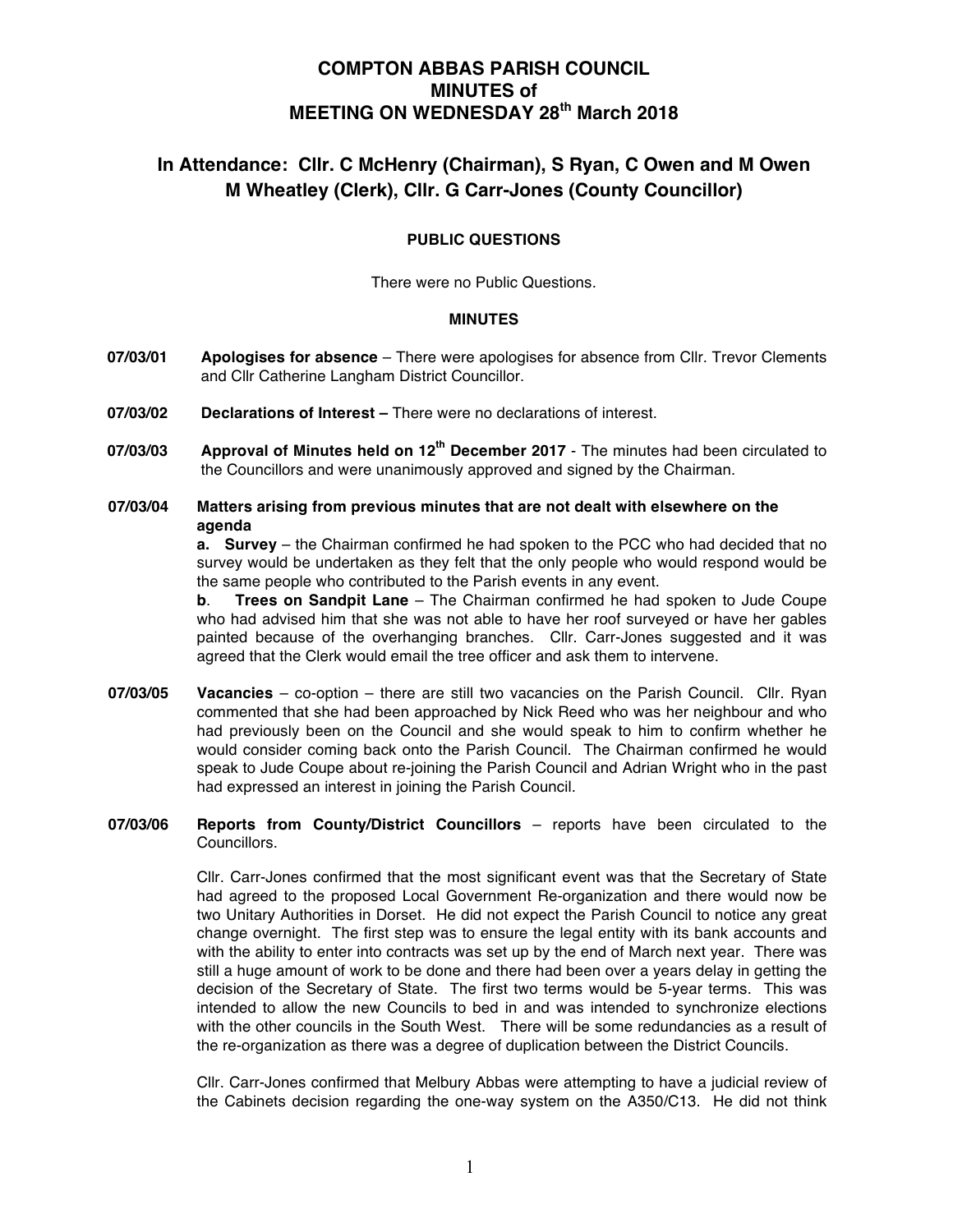that they would be successful and he thought the DCC legal team had ensured that everything had been dealt with properly. Melbury Abbas had also not shown that they had exhausted all other remedies before they went down this route. Cllr. Carr-Jones confirmed that the signs and linings on the A350 would be completed shortly. The A350 Action group were continuing to pursue a North/South strategic route but this was not going to be a quick process.

Cllrs Ryan and Owen commented about the state of Hawkcombe Lane. Cllr. Carr-Jones confirmed that all potholes should be reported to Highways and the Parish Council should keep asking for the Lane to be repaired. The Clerk confirmed that the rural roads round the Parish were on Highways list to be repaired but she had been told that the Parish would just need to wait until the roads reached the top of the list.

Cllr. Ryan asked what was going to happen to the Livestock market. Cllr. Carr-Jones confirmed he expected it to be sold.

The Clerk confirmed that the main items of interest to Compton Abbas were:

## **Hospital discharges and Delayed Transfer of Care**

DCC have done a lot of work to improve how it records and reports its delays and this has had a positive impact on its performance.

Reducing delays is important as hospitals are not a good place to be if you no longer need acute intervention. In an 18 month study about the association between bed rest and functional decline it was discovered that 10 days in a hospital bed (acute or community) leads to the equivalent of 10 years ageing in the muscles of people over 80. That means these people can lose their independence and may need more social care intervention following a stay in hospital.

## **Local Government Re-organisation:**

On Monday  $26<sup>th</sup>$  February the Local Government Minister, Sajid Javid, finally gave the go ahead for local government reorganisation. From April 2019 the County Council and all the existing District and Borough Councils will be replaced by two new unitary councils, one covering Poole, Bournemouth and Christchurch and the other, to be known as Dorset Council, covering the rest of the county area. Each new authority will deliver all local government services in their respective areas.

This change, which has wide public support, will protect local service, provide greater efficiencies to help hold costs down and generate further economic growth. DCC now face a tremendous task to complete all the work needed to get the new council in place by April 2019.

A shadow authority with a shadow executive, will be set up to manage the transition. The staff from all the six Dorset Area councils – including the county council – will transfer into the new Dorset Council via TUPE (Transfer of Undertakings (Protection of Employment). Regular HR and Union meetings are taking place to develop the plans for implementation.

# **Budget**

NDDC have produced a balanced budget with a council tax increase of £5 for a band D property. Further savings of £986,000 will have to be found. It is hoped these will be found from a reduction in the costs of running the council offices at Nordon, funding for Blandford Leisure Centre coming from once-off sources and other savings already agreed. No reductions to services will be necessary.

#### **Home Ownership Register**

A new Home Ownership Register has been launched as part of the Council's Opening Doors campaign to encourage more housing, especially for younger working people. House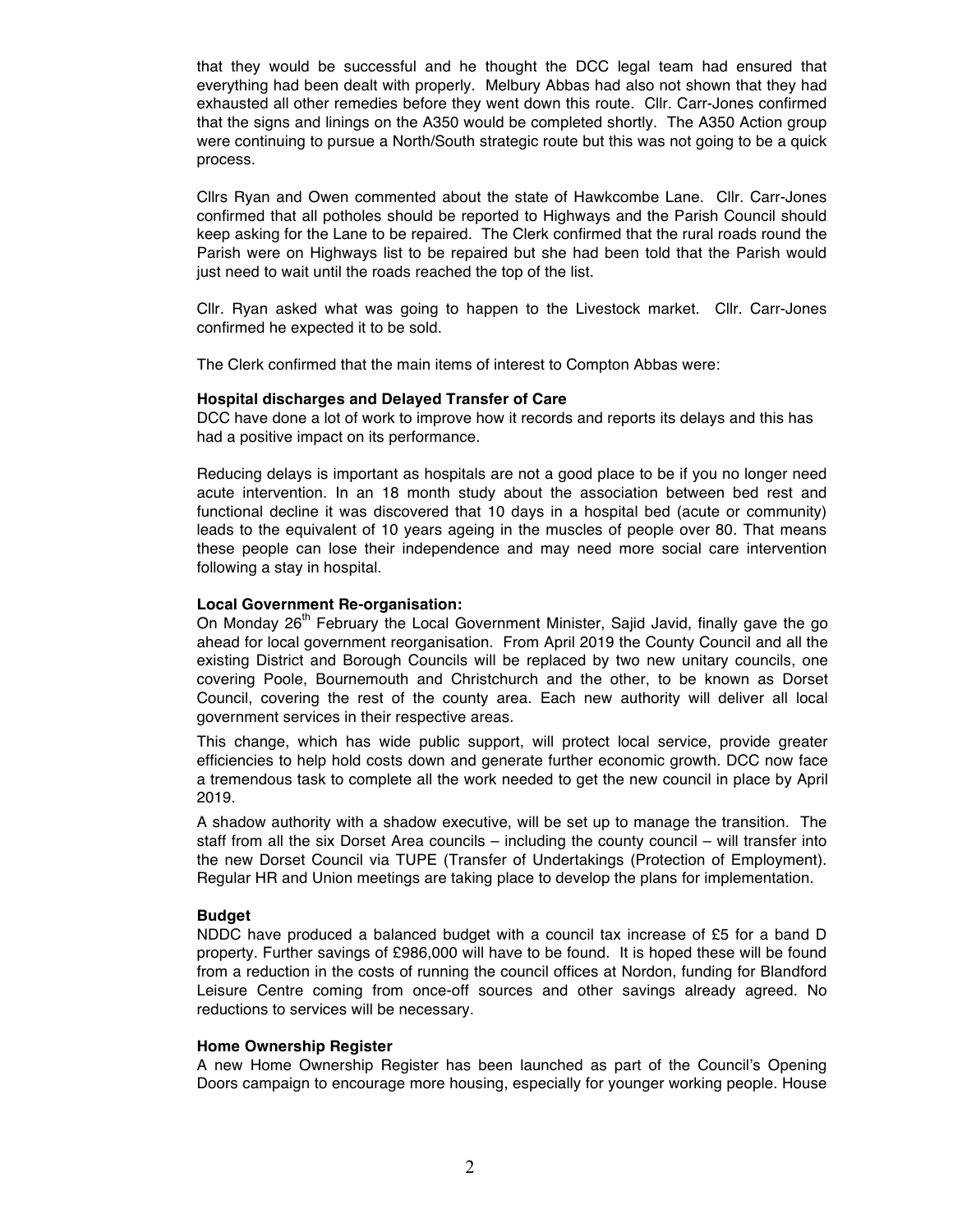hunters in North Dorset are being urged to sign up to the new register which will help gauge the type of housing required.

## **Ban on Sky Lanterns**

North Dorset District Council, along with the other councils in the Dorset Councils Partnership, has introduced a ban on the release of sky lanterns and helium balloons on any council property.

# **The Lodge**

The new council services hub at the Nordon Lodge in Blandford is now fully operational. The office is open every weekday from 8.30am to 5.00pm, and residents who drop in will receive help and advice at the Customer Services reception. It is best to make an appointment to speak to an advisor from a particular service, such as housing or planning, because they are not in the Nordon office all the time. However, drop in visitors can be connected by phone from the Hub to the department they need.

Most information and transactions can be found on the Dorset for you website so this is almost always the best starting point for those with access to the internet.

# **07/03/07 Finance**

**a. Bills to be paid** – It was agreed that the Clerk's salary in the sum of £315 for January to March 2018 should be paid.

**b. Bank account** – the current bank and cash balance is £5,547.76 which includes £730.76 which is the grant for the new website.

**c. Internal Auditor** – the Clerk had recently attended an audit course and the new audit regime is essentially the same as the previous regime. However as both the income and expenses for the PC are under £25,000.00 the forms do not need to be submitted to the external auditor and the PC can send in an exemption form. The Clerk had contacted Martin Cross and the Internal audit will be done in time for the May meeting.

**07/03/08 Fanners Field** – The Chairman confirmed he had met with Basil Lane and he had confirmed that he would continue to maintain Fanners field and would keep on top of the bramble hedge. The Chairman also confirmed that Alec Fairchild had recently contacted him to report that one of the large branches on one of the trees had broken off. The tree needed some work and Alec had quoted £200 to do the work. The Chairman confirmed he would speak to Basil Lane to see if he was able to do the work. The Clerk would review the finances to confirm there was sufficient money to cover the cost.

> The Clerk confirmed that she had been sent a letter from the play ground inspection company that the Parish Council had used last year to confirm that the inspection was due. The Parish Council confirmed that they did not think that they needed an inspection at this time as the equipment was due to be replaces. Cllr. Ryan and the Chairman confirmed that they would ensure that the play equipment was taped off and it was made clear that it should not be used.

# **07/03/09 Planning/Tree Works**

There were 3 applications by Gourds Farm to extend various farm buildings, to erect a cover over a slurry tank and to erect a roof extension between farm buildings. Cllr. Clements had visited the site and reported back to the Parish Council. The Parish Council had no objection to these applications.

The Clock House applied to do some tree works including felling an ash and a chestnut tree. The Parish Council had not objected.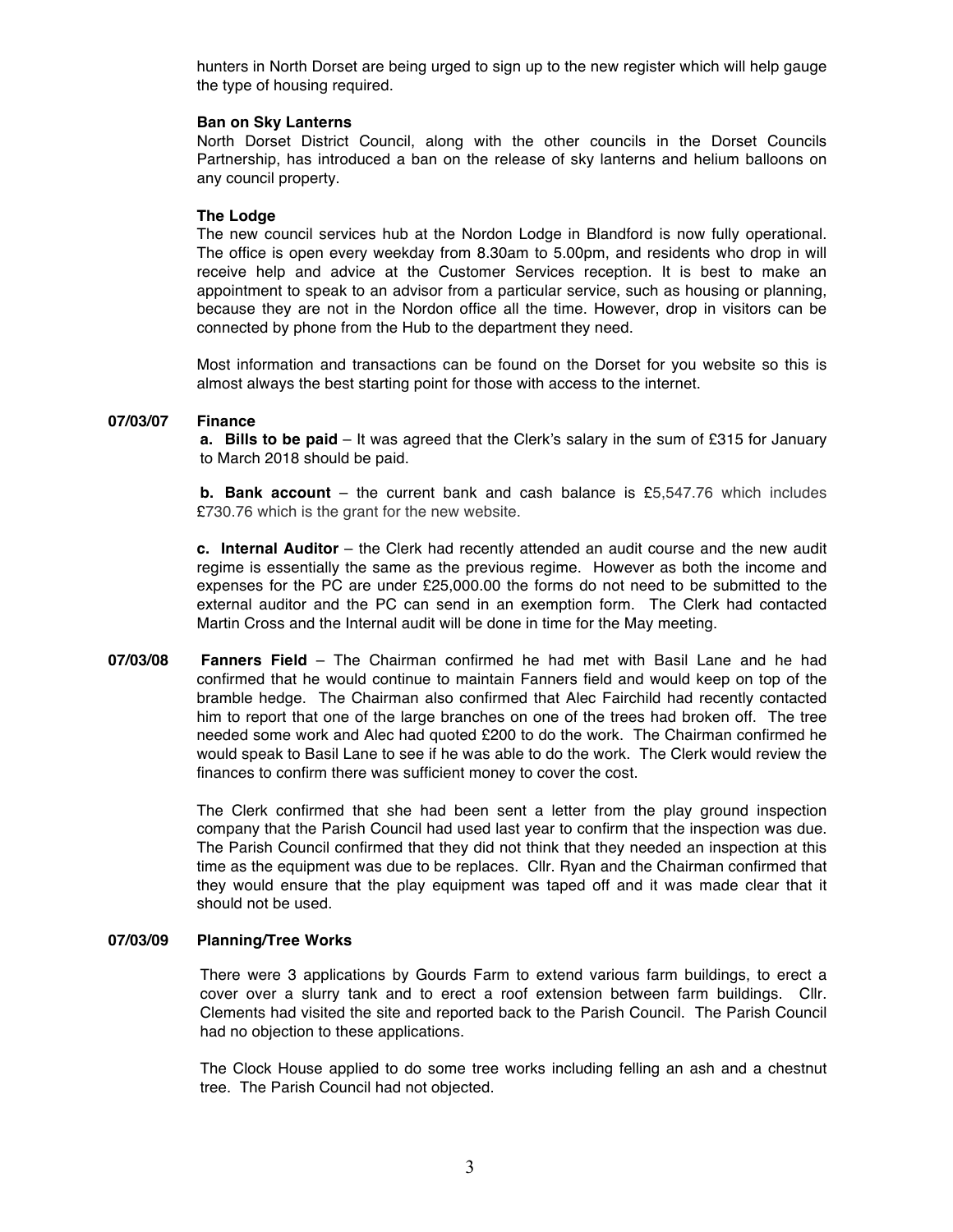Tuckers Lodge has put in an application for Tree works as follows:

Willow - Reduce crown by 20% volume. Shorten all peripheral branches by up to 2.5m. Primary branch extending due south-west, towards house to be shortened by up to 3.5m. Willow - Crown reduce shortening vertical growth by up to 3m, cutting back to a suitable secondary growth point or back to previous pruning nodes but not further than established nodes. Shorten lateral branches by up to 1.5m to establish symmetrical crown. Poplar – Fell. The Parish council confirmed that it had no objection to these works.

**2/2018/0363/HOUSE - Longthornes Hawkcombe Lane Compton Abbas Dorset SP7 0NN** – Erect first floor extension. Cllr. Clements was due to meet the agents the following day and would report back to the Parish Council. Cllr. Ryan confirmed she had reported her concerns with regard to the cars that parked on the corner and was further concerned that if the garage space was reduced there would be more cars on the road.

**07/03/010 Footpaths/Rights of Way** *–* DDC Rangers have confirmed that the footpath by the church has been added to the list for improvements. At the last meeting a contribution of £100.00 for the works was discussed. The cost to the Rangers is likely to be in the region of £1 to £1.5K. The Parish Council confirmed that they would contribute 10% to the costs of the works up to a maximum of £150.00.

## **07/03/011 Highways**

**a. A350/C13** Cllr. Clements had attended the A350 Stakeholders meeting on 19<sup>th</sup> February 2018 the meeting notes had been circulated. The works at Compton Abbas had been completed. Cllr. Clements had also received an up to date drawing showing where the signs and gates were going to be positioned.

The time period for objections to the Speed Limit Traffic Regulation Order for the speed limits on the A350/C13 has now expired and no objections were received. The next steps now that are no objections are:

- Speed limit to be signed off by the Highways Portfolio Holder and DCC Traffic Manager
- Work with the DCC Sign Shop to ensure that we work together on a date for implementation ensuring that the signs are all in place for the speed limit including gateways
- Legal Process of notice informing of the implementation date

It is hoped that the implementation date will be in May to Early June 2018 (if not earlier) Highways want to tie up the implementation date and the new signing/lining. Discussions are ongoing with regard to the enforcement of the new speed limits and Brian Austin who is the Dorset Road Safe Manager and t sounds hopeful for a 'No Excuse' day along the A350/C13/B3081 corridor in the summer after the new speed limits have come in to force.

**b. Mirror at end of Hawkcombe Lane** – Cllr. Ryan confirmed that she had spoken to Highways regarding the mirror at the end of Hawkcombe Lane and they had confirmed that the mirror had been moved. However this was not the case. It was confirmed that the Clerk would email Highways concerning the mirror, would chase up the repairs to Hawkcombe Lane and the other rural roads and would ask them to do something about the runoff on the Twyford Road which creates a stream in two places which in the recent bad weather became a sheet of ice. Cllr. M Owen confirmed he would send through the information regarding the problems with the roads in Twyford to the Clerk.

**07/03/012 Travellers** – The Clerk had given the file to Cllr. Ryan. Cllr. Ryan confirmed that she thought that the Parish Council should wait until they were informed that the travellers were coming back to the St. James Common and then write to NDCC to ask them to ensure the travellers parked on the agreed spaces and di not park in the gateways. This was agreed.